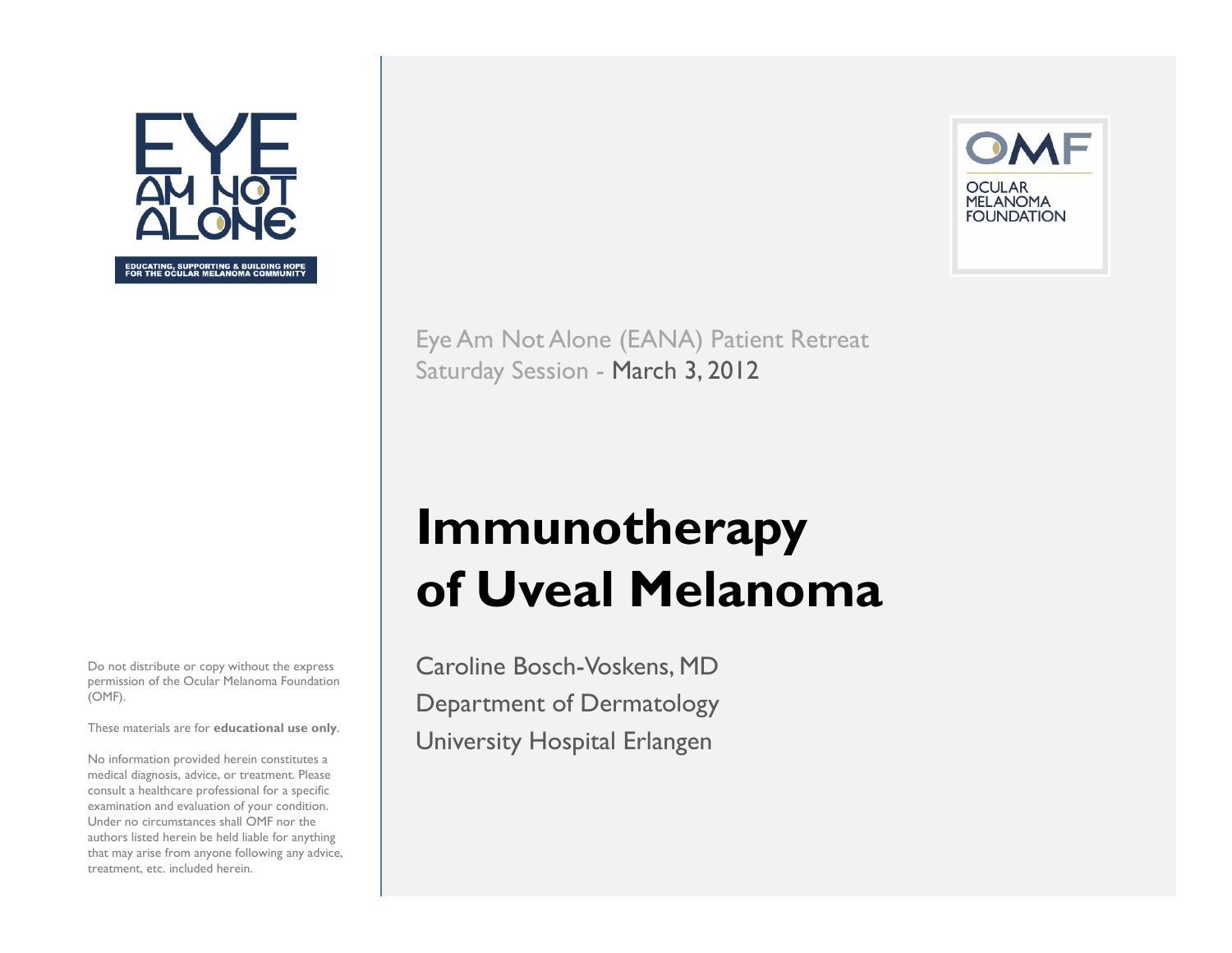

#### Caroline Bosch-Voskens, MD

Caroline Bosch-Voskens is an Assistant Physician in the Department of Dermatology at the University of Erlangen in Germany. Caroline graduated from Medical School at Leiden University in her home country The Netherlands. During medical school, she conducted her scientific graduation project at the Wellcome Trust Research Laboratories, Blantyre, Malawi, Africa, in 2002. This project evaluated different techniques to diagnose hookworm as part of a large research project on aetiology, pathogenesis and long-term outcome on severe anemia in Malawian children.

After graduating from medical school in 2004, she started to work as a research fellow at the University of Maryland, Baltimore, USA. Here, immuno-monitoring studies of a phase I clinical trial on peptide-based cancer vaccines were combined with basic laboratory studies on cellular immunotherapy. In 2009, Caroline returned to Europe and was awarded a training position in the department of Dermatology, University of Erlangen, Germany under supervision of Prof. G. Schuler. She is currently working as a resident and is involved in clinical studies on RNA transfected dendritic cells in melanoma patients. A large Phase III clinical trial using these dendritic cells as prophylactic treatment in uveal melanoma patients upon primary diagnosis is expected to start recruiting in the coming months.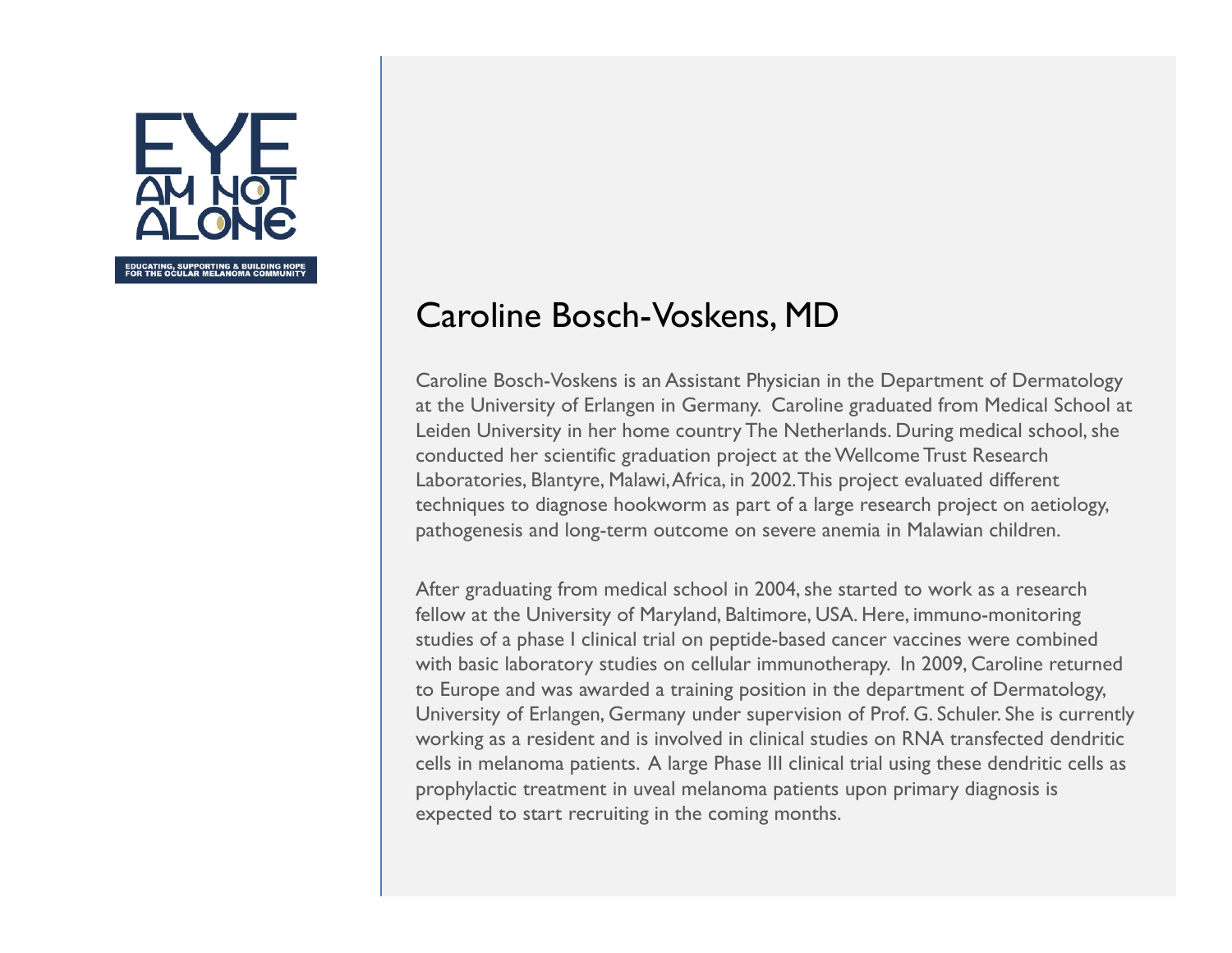# **Immunotherapy of uveal melanoma**

**"Learning to distinguish between friends and foes"**

**Eye Am Not Alone Patient Retreat, 03.03.2012, Washington DC**

Caroline Bosch-Voskens, MD

Department of Dermatology University Hospital Erlangen



**MEDIZINISCHE FAKULTÄT**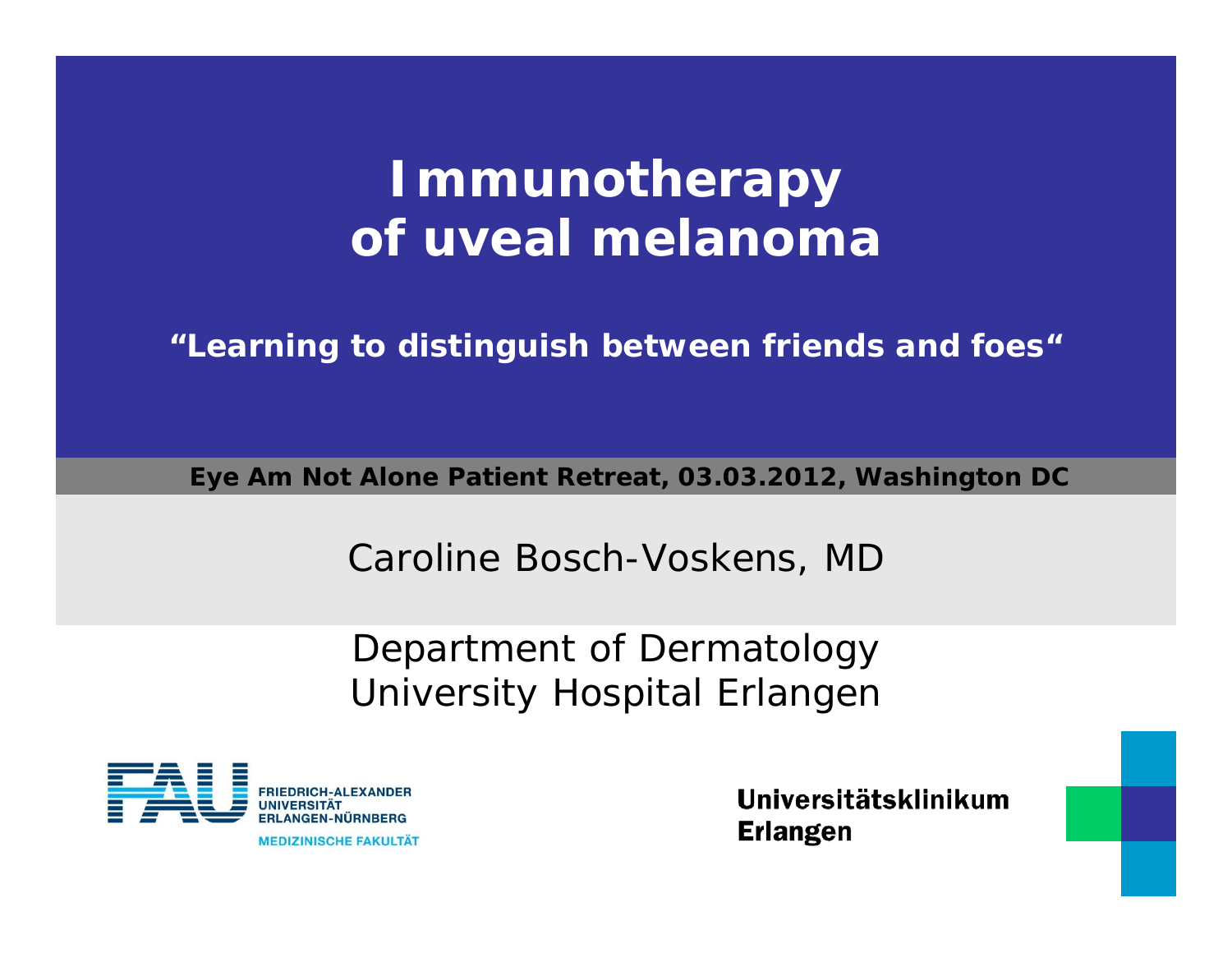## **Diagnosis**

#### $\rightarrow$  Treatment of the tumor in the eye Radiotherapy **Surgery**

 $\rightarrow$  Wait and hope



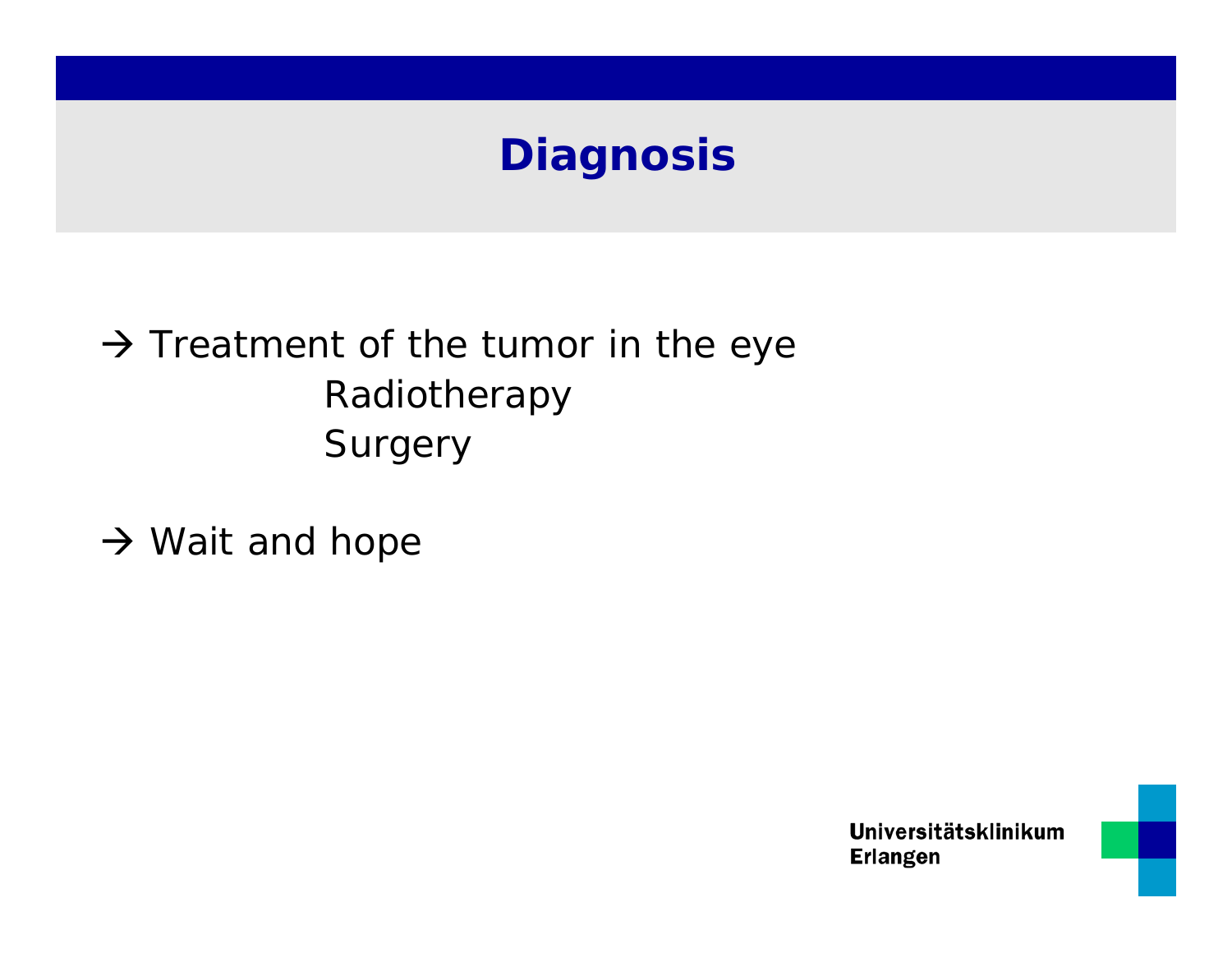#### **What can I do once my cancer has spread?**

Local treatment

Radiotherapy

**Surgery** 

Systemic treatment

Chemotherapy Kinase-Inhibitors (e.g. MEK-Inhibitors)

#### **Immunotherapy (e.g. Ipilimumab)**

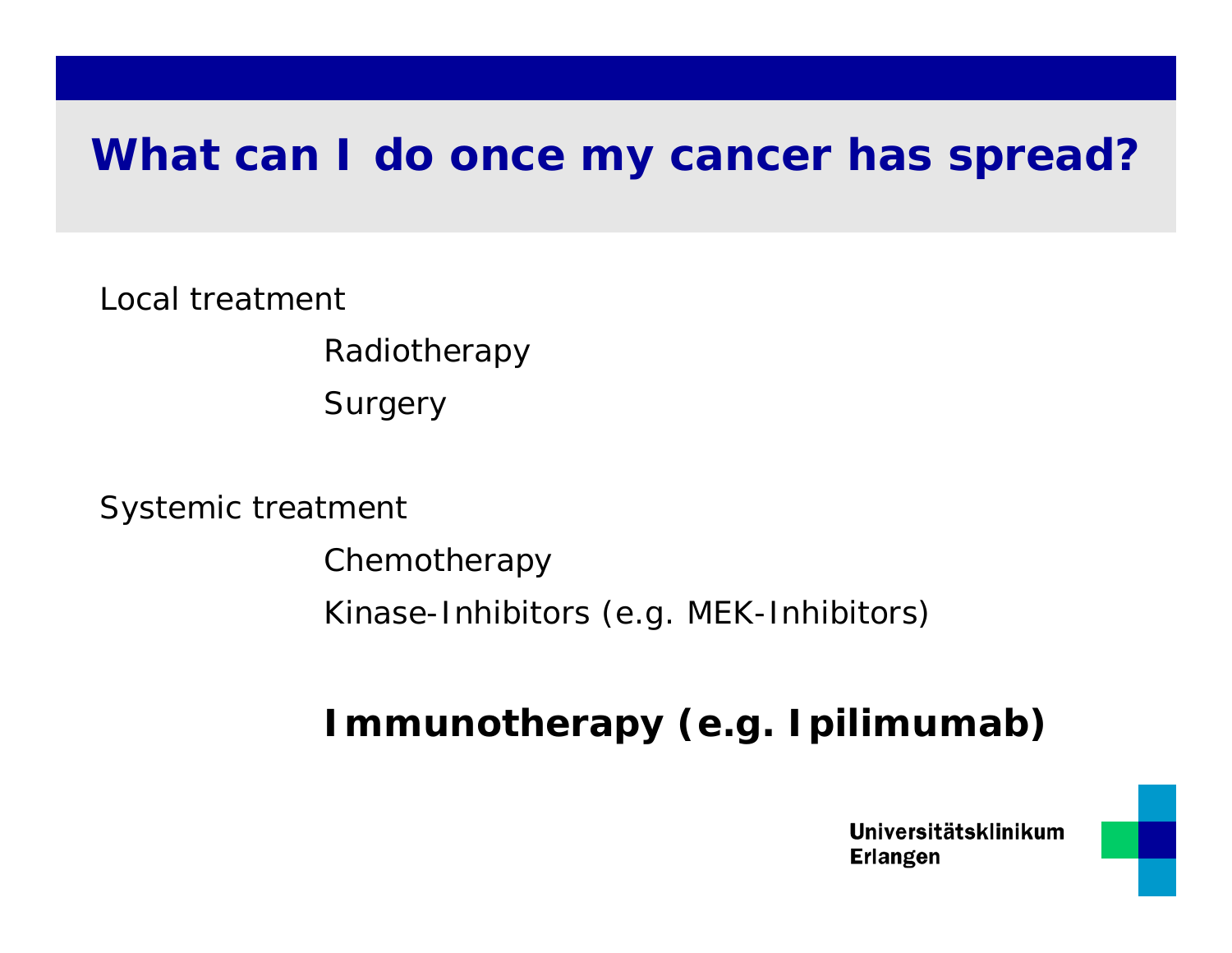## **Immunotherapy - principle**

Teaching our own immune system to recognize and destroy existing tumor formations

Teaching our own immune system to recognize and destroy solitary tumor cells in order to maintain a tumor-free situation

**Potential long-lasting therapy effect**

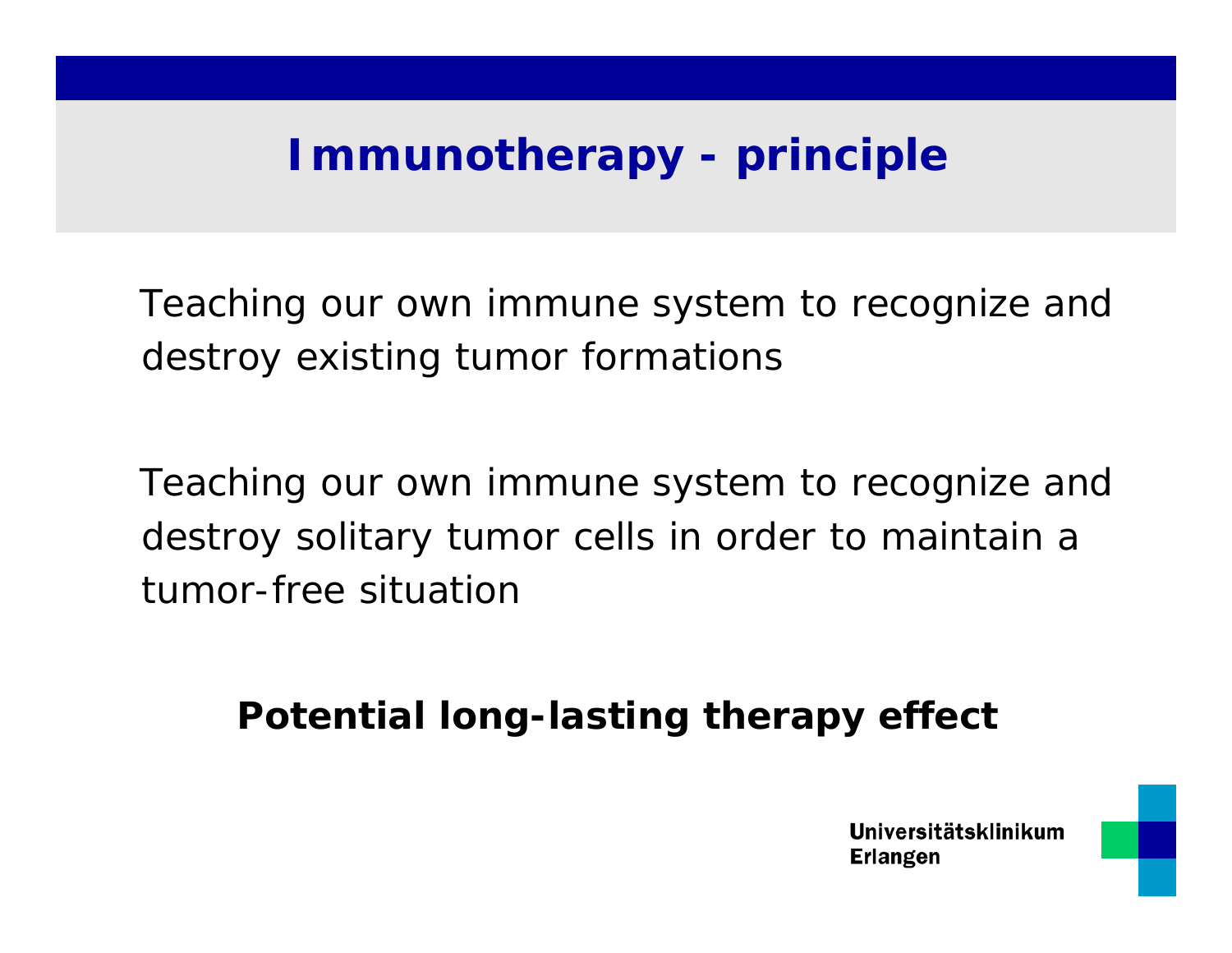#### **Main characters of our immune system**

**Killer cells** – release toxic particles, which "kill" unwanted cells (eg. bacteria, tumor cells)

- **Dendritic cells** provide killer cells with the necessary signals, which induce killer cell division and multiplication
- **B cells** produce so called "antibodies", which directly destroy unwanted cells or indirectly activate killer cells

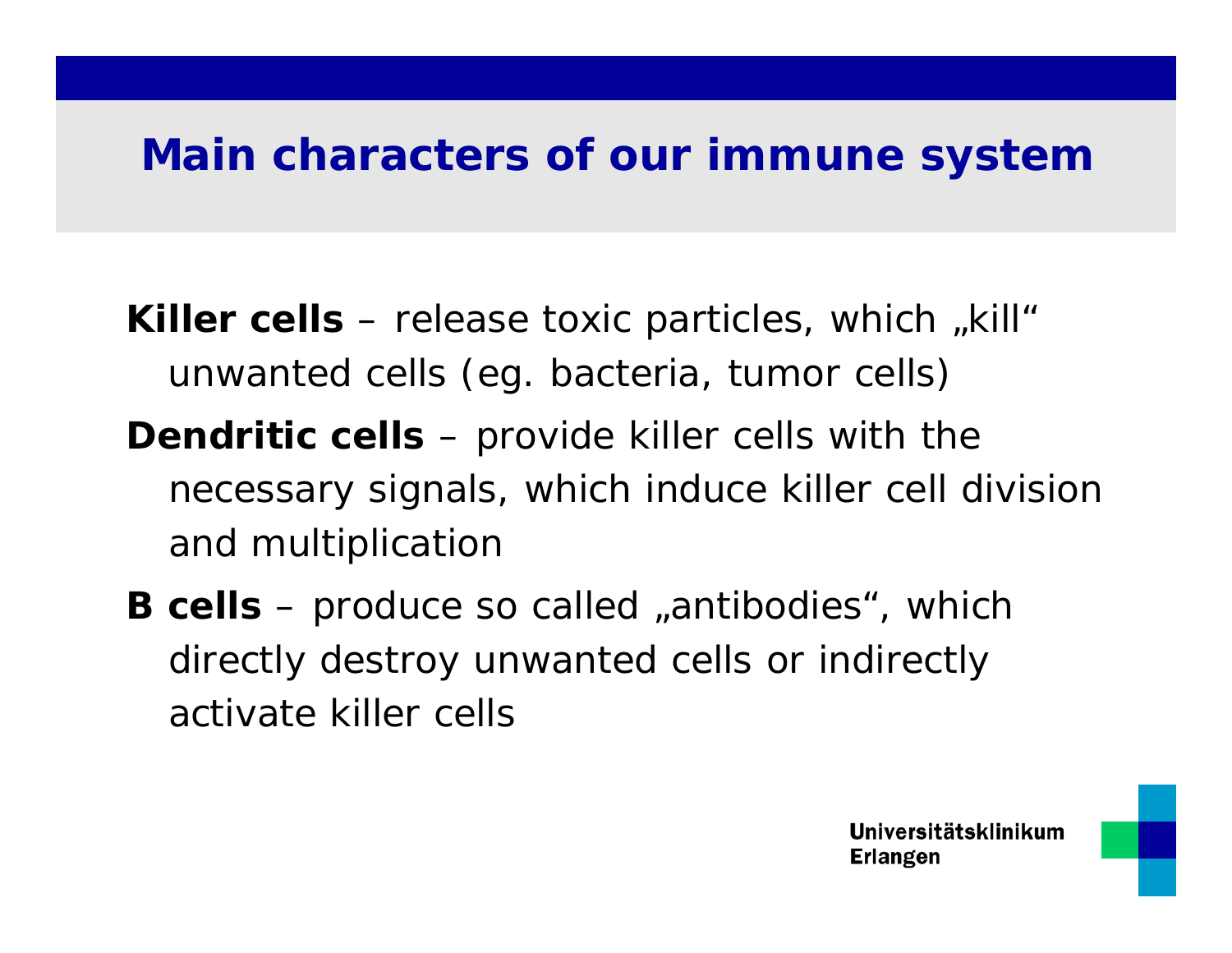#### **Immunotherapy of uveal melanoma**

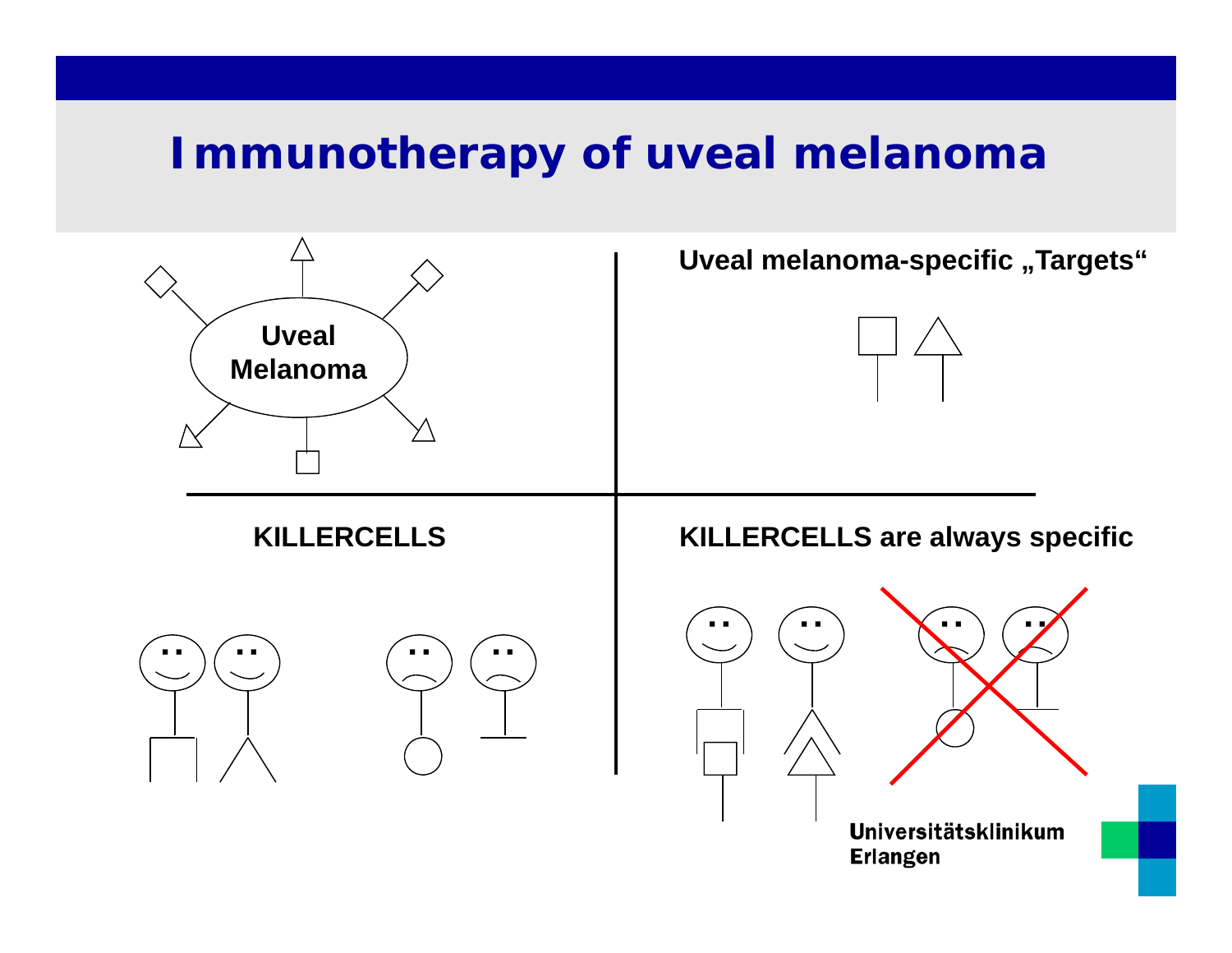#### **Immunotherapy of uveal melanoma**



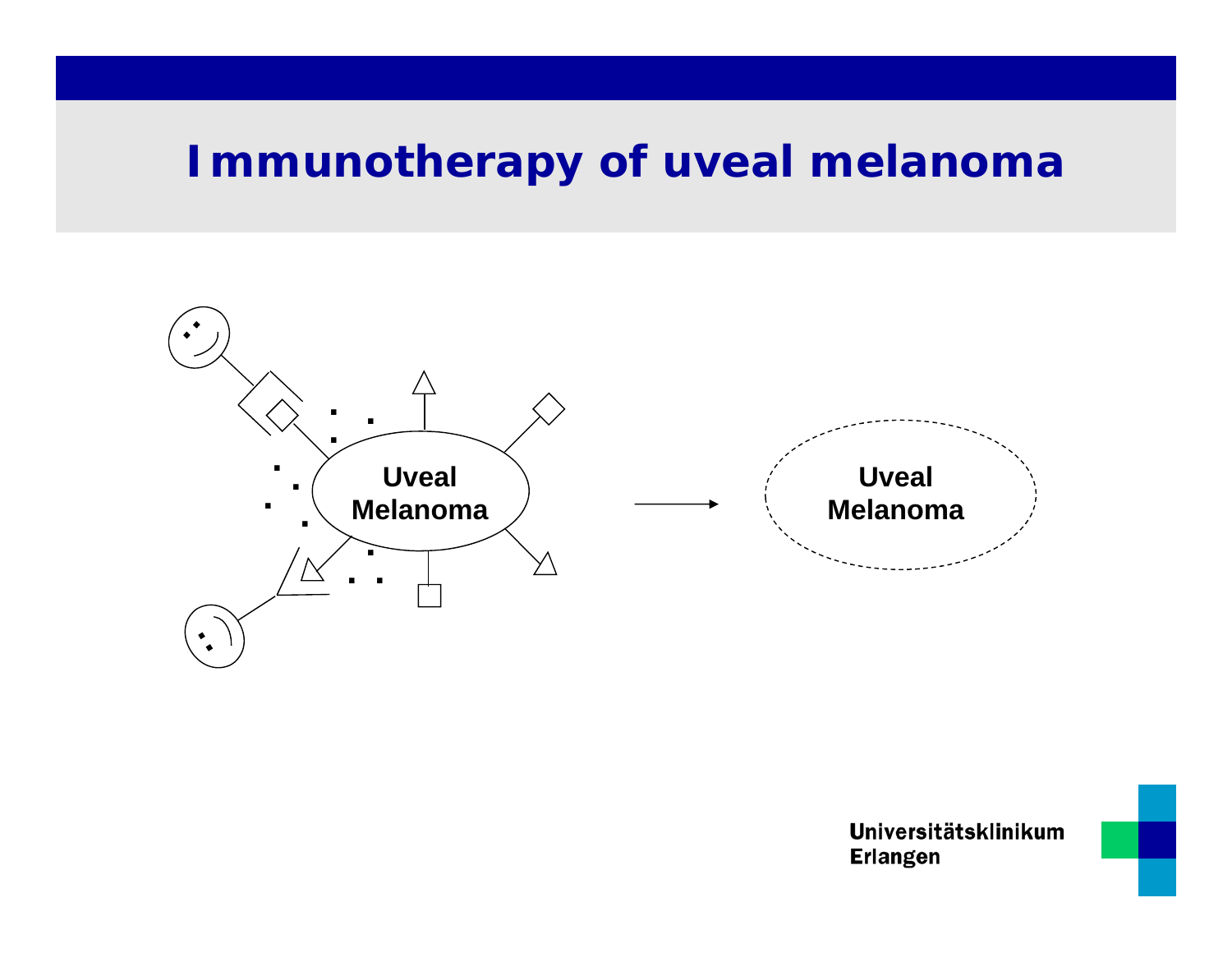## **Natural immunity**

Every cancer patient already has some killer cells which actively recognize and kill unwanted cancer cells

...nevertheless...they are hard to find...  $(1:1$  million)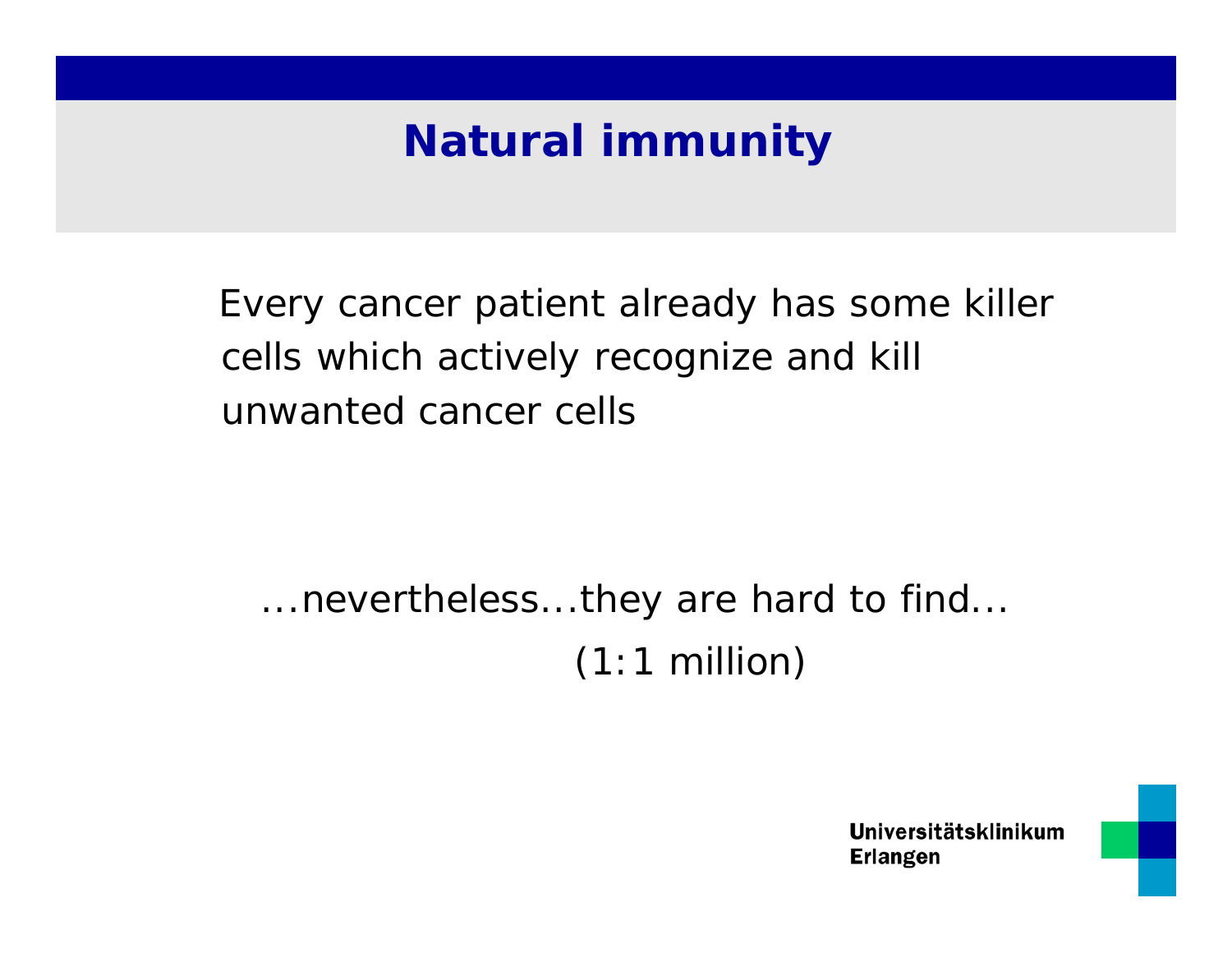#### **Immunotherapy - principle**

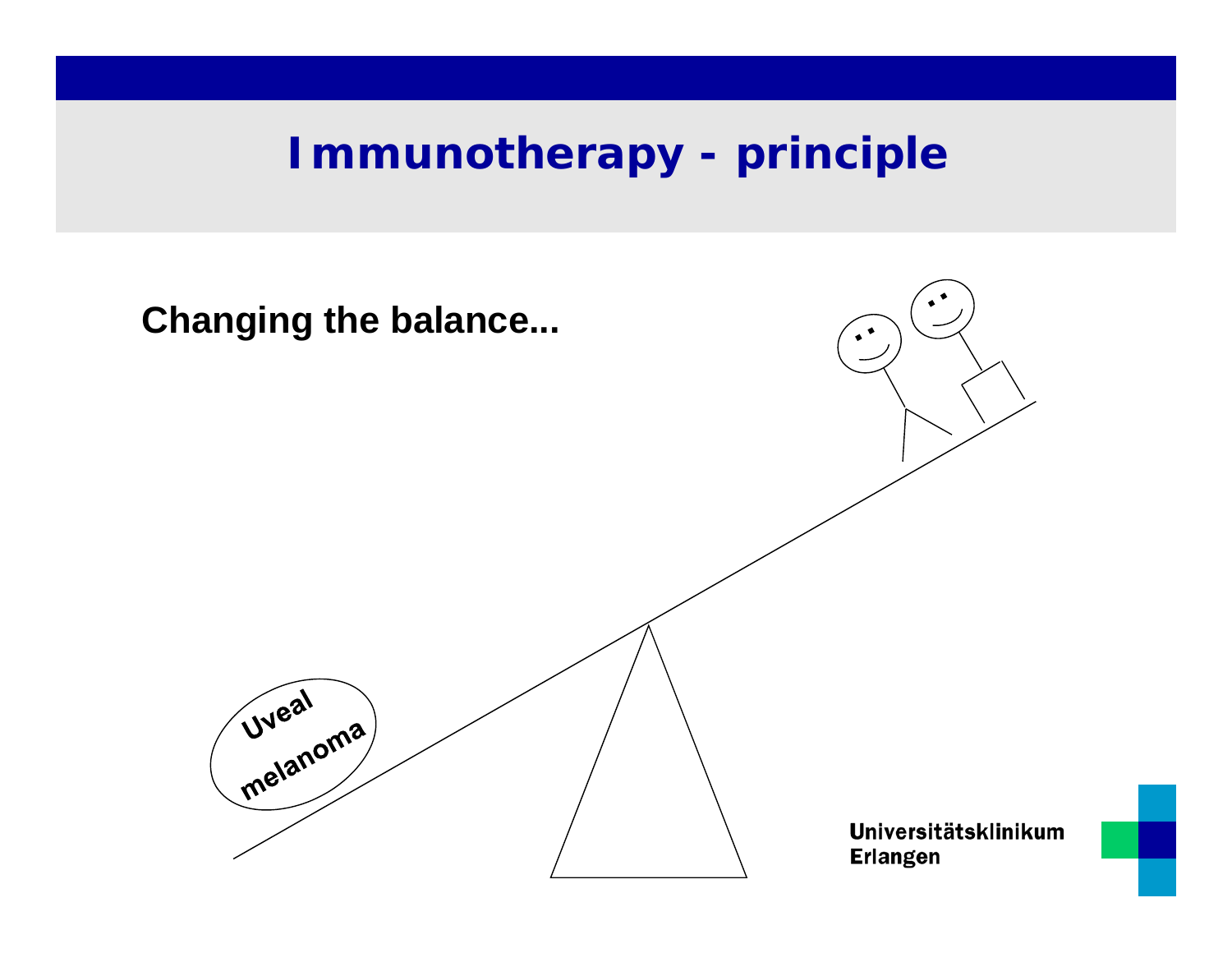## **Immunotherapy - principle**

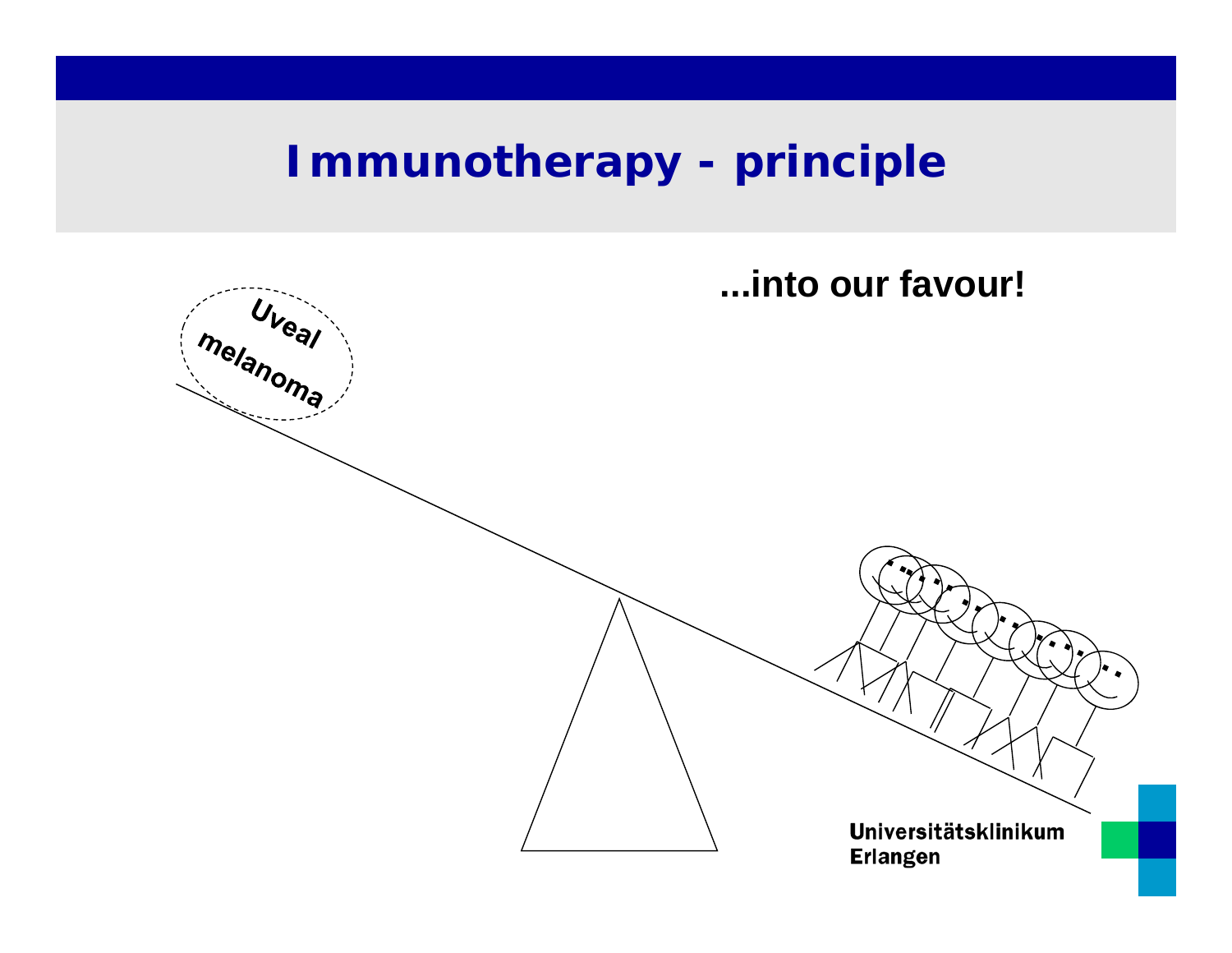## **Generation of killer cells**

- $\bullet$  Expansion of killer cells inside the body by cytokinetreatment
- Specific expansion of killer cells outside the body
- Specific expansion of killer cells inside the body through the use of your own helper cells (e.g. dendritic cells)

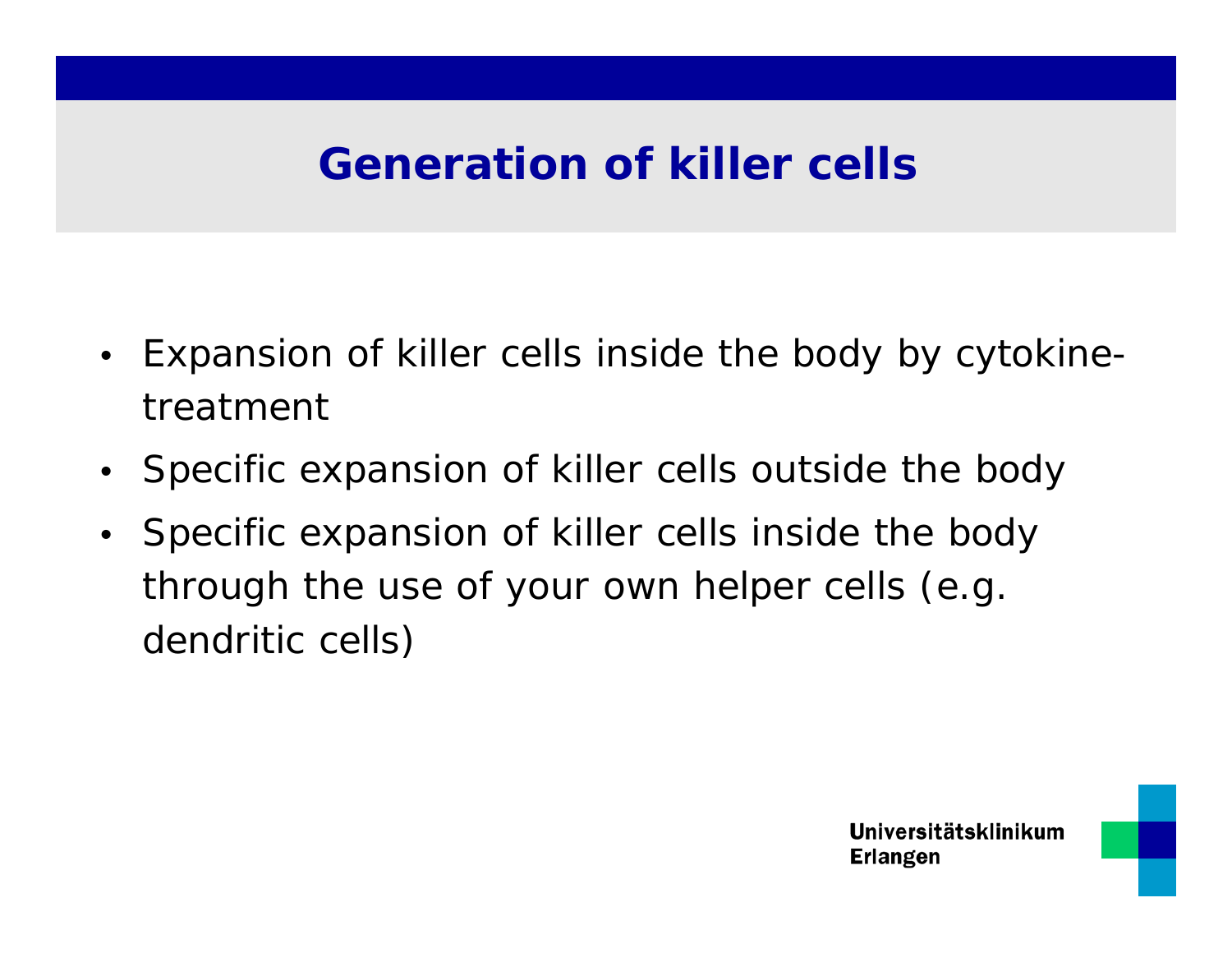#### **Therapy with cytokines**





**Treatment with cytokines induces non-specific expansion of killercells**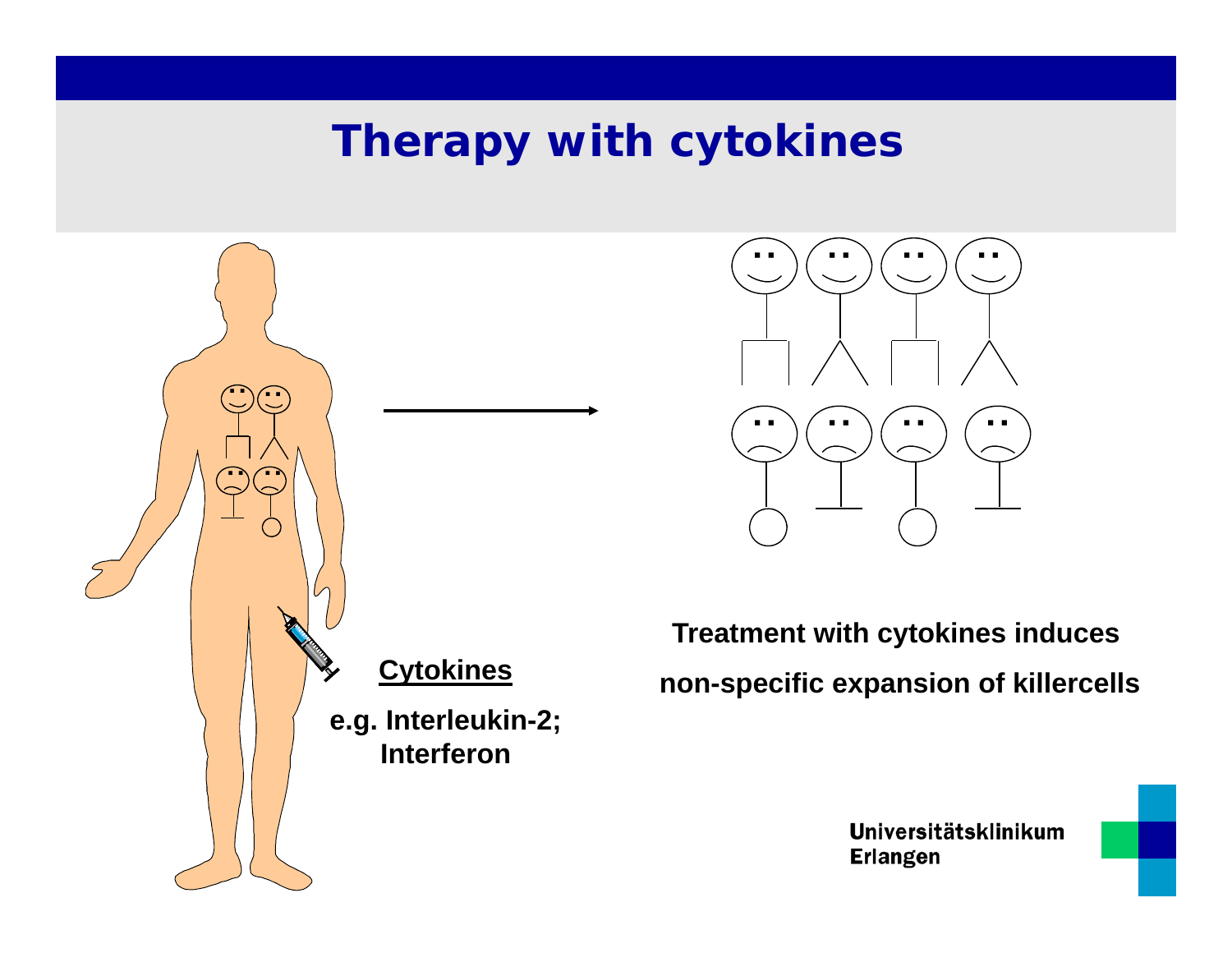## **Expansion of specific killer cells outside the body**

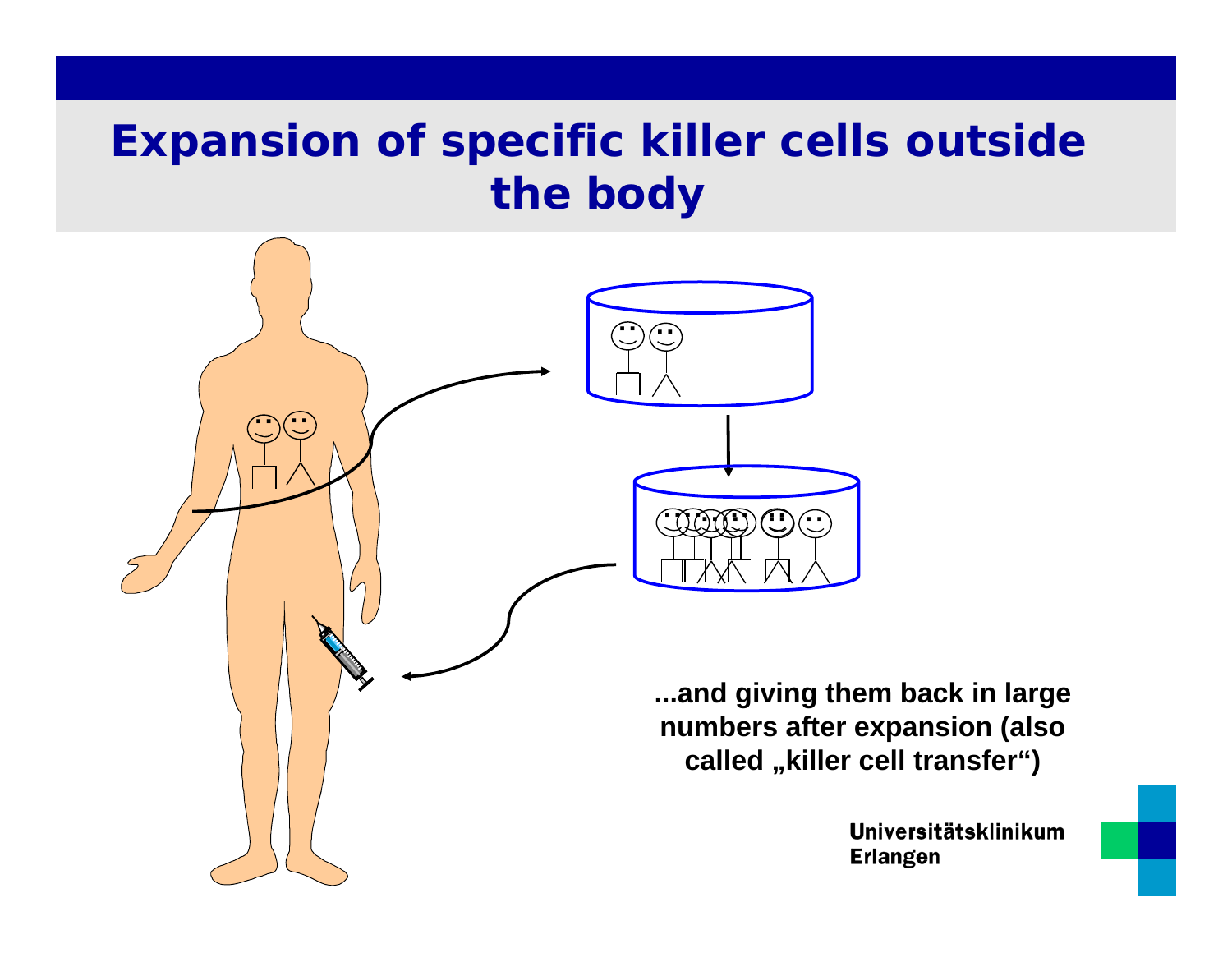## **Expansion of specific killer cells through the use of dendritic cells**

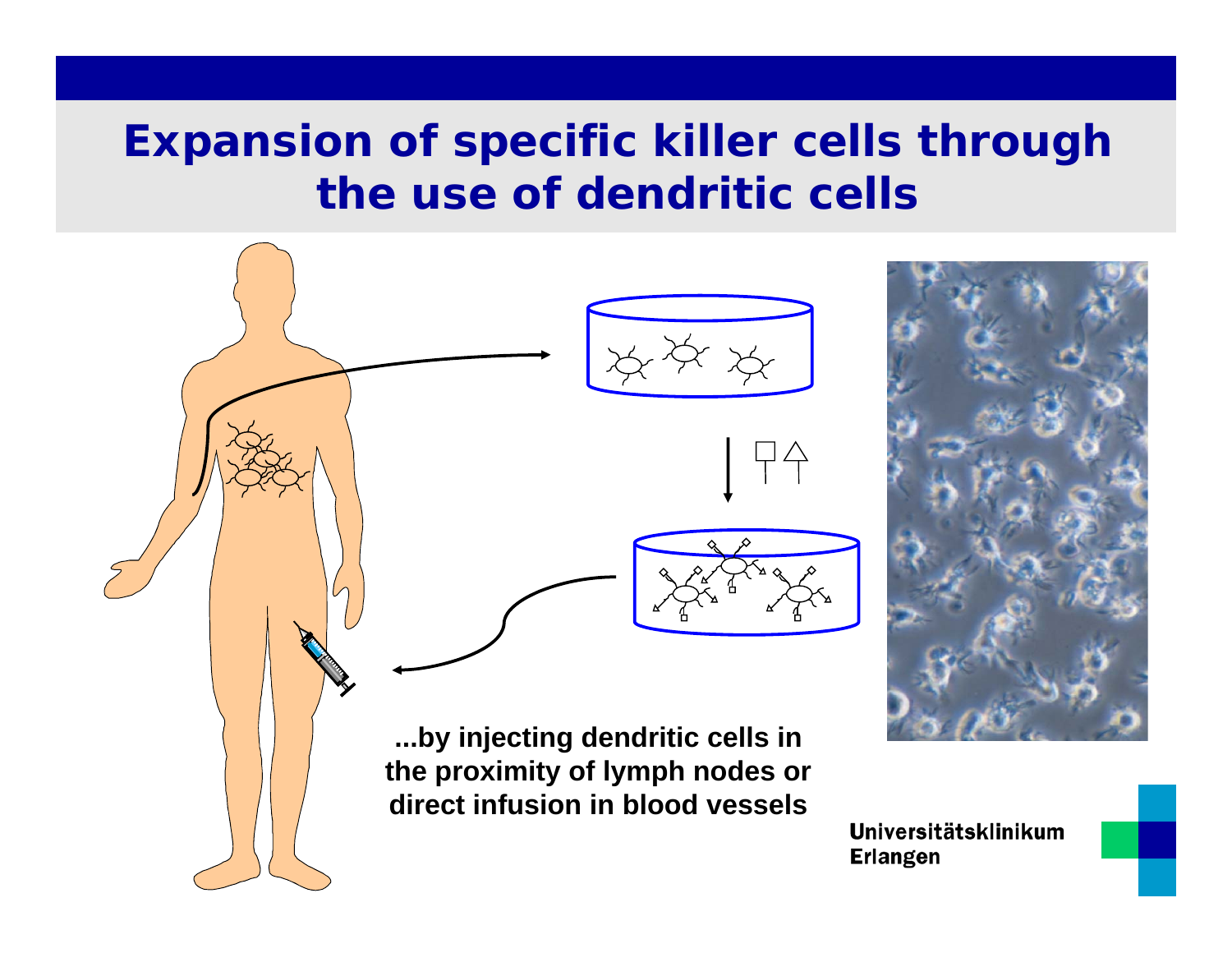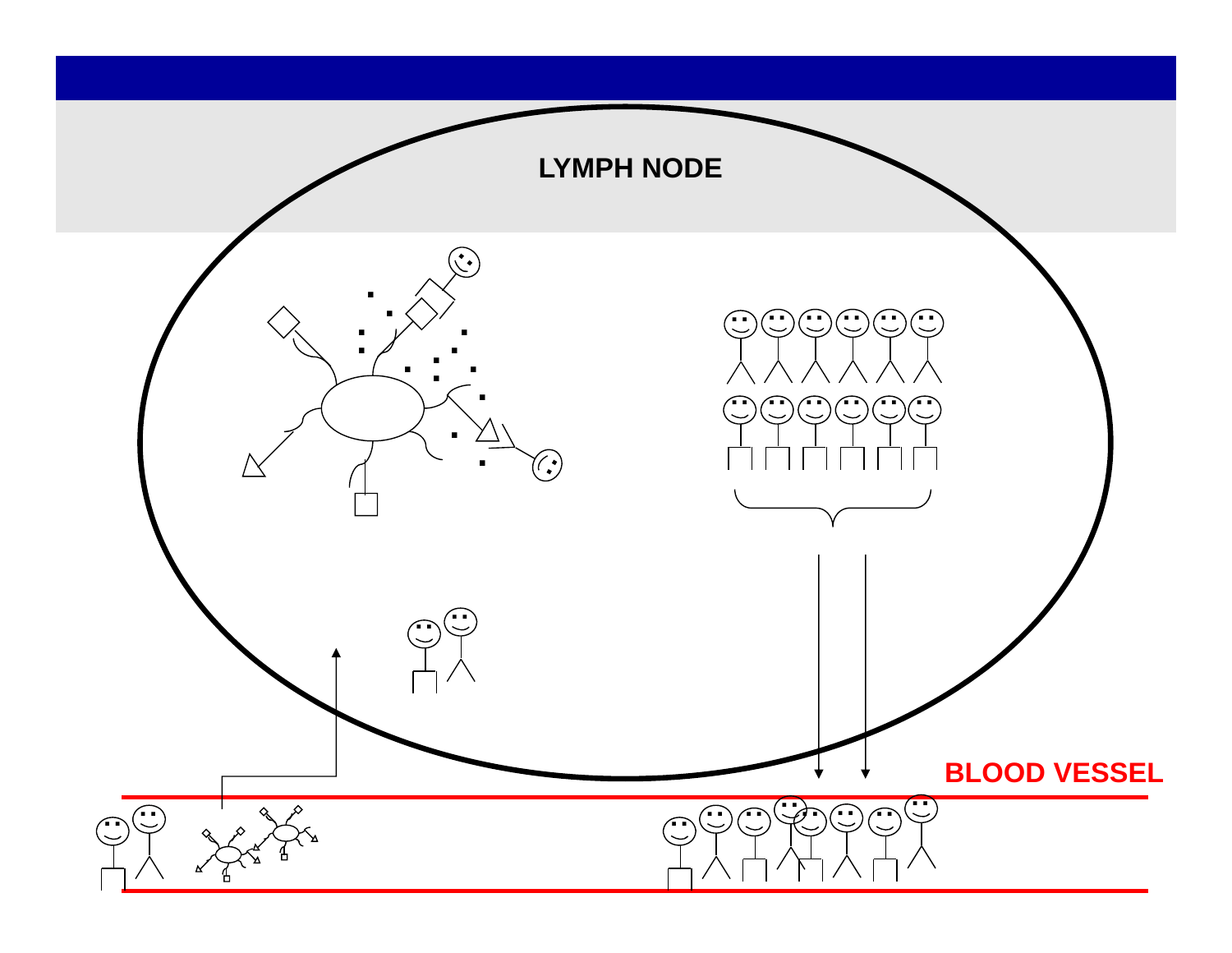## **Phase III Clinical Trial in monosomy 3 + uveal melanoma patients**

Goal: To prolong disease-free survival in monosomy 3 + uveal melanoma patients by adjuvant treatment with autologous tumor-loaded dendritic cells

- $\bullet$ Treatment starts right after first diagnosis
- $\bullet$  Dendritic cells are loaded with your own specific uveal melanoma targets
- Study is IRB approved; funding is pending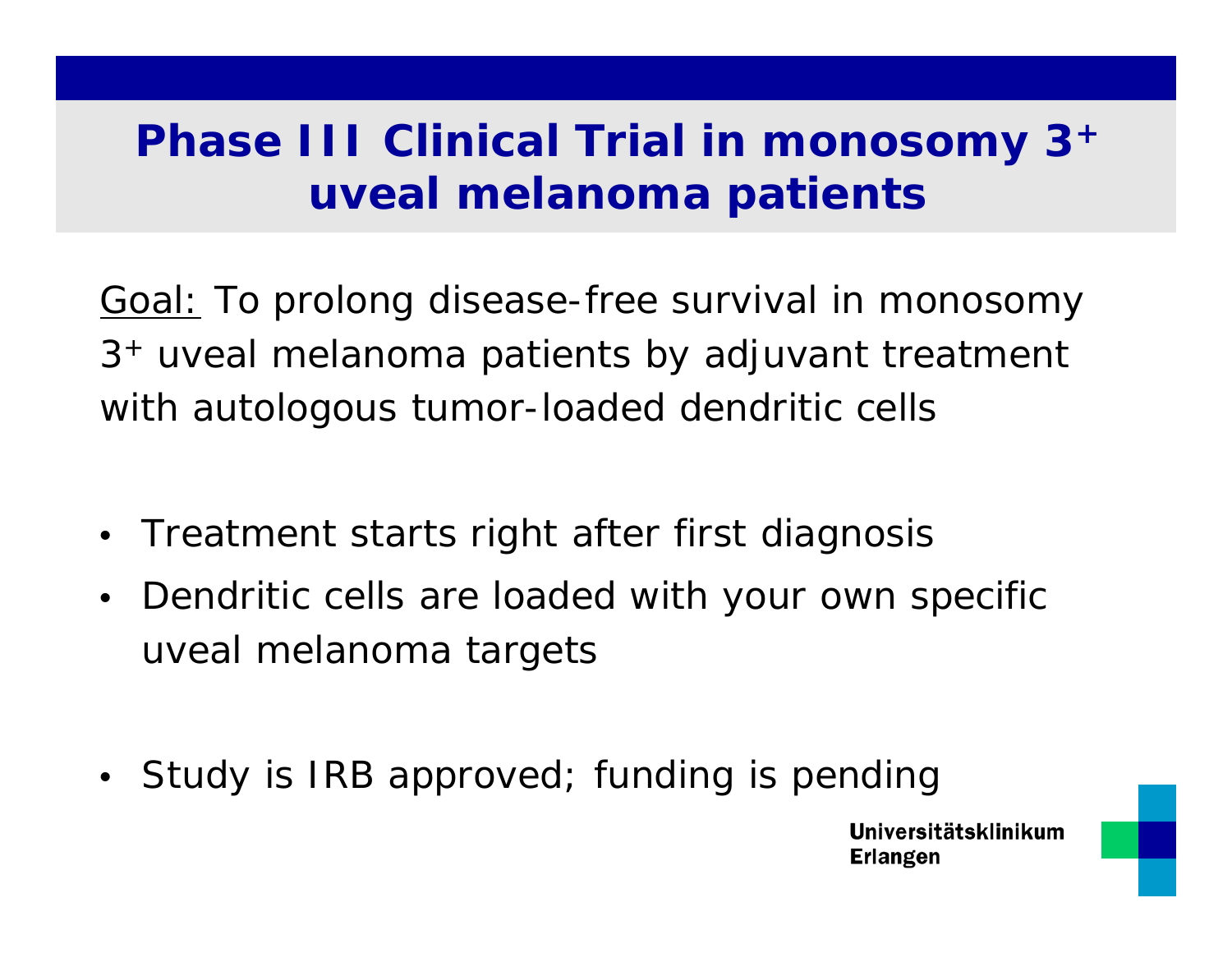# **Phase III Clinical Trial in monosomy 3+ uveal melanoma patients**











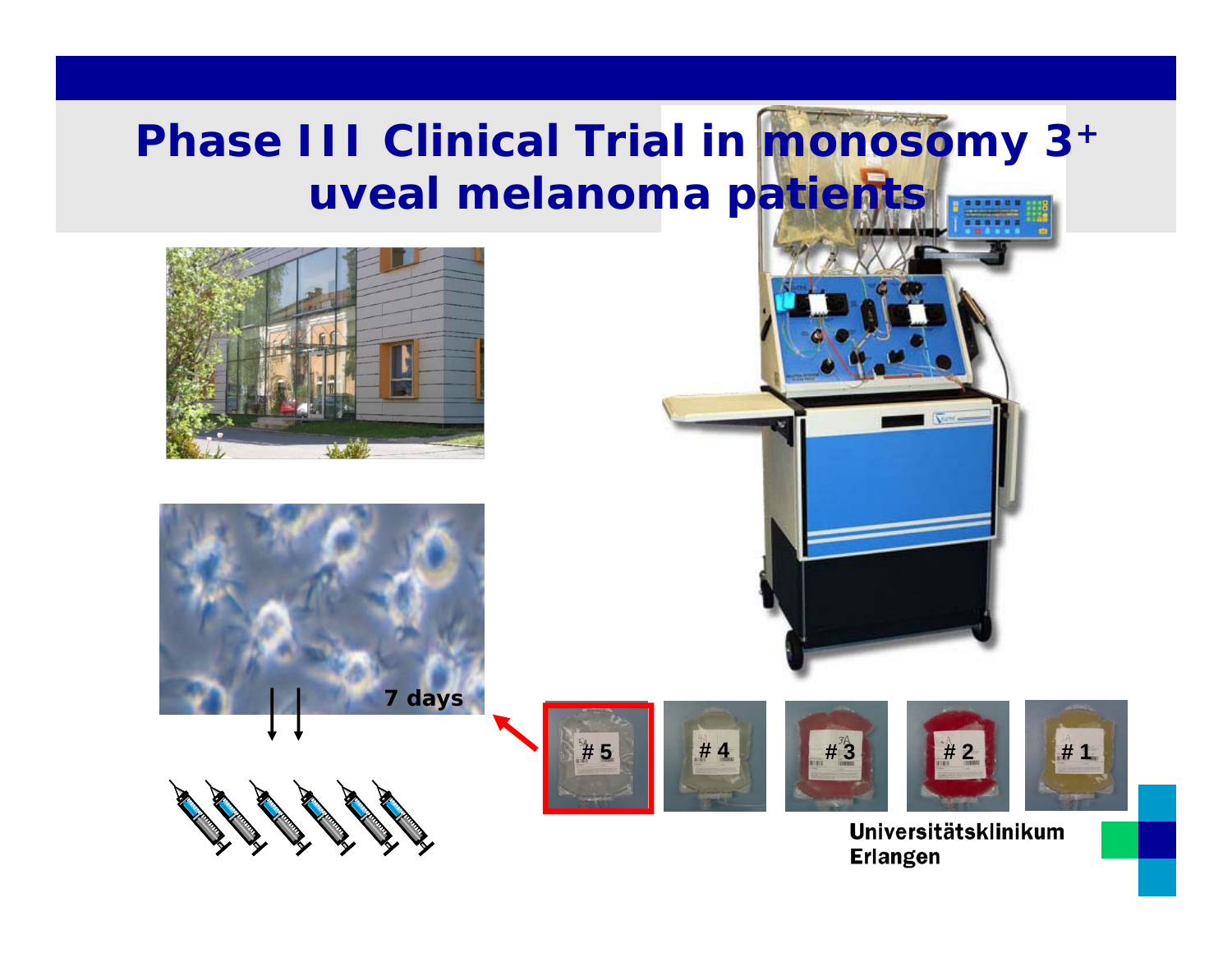## **Antibodies**

Directly destroy unwanted cancer cells or indirectly activate killer cells by releasing the brakes of our immune system

Ipilimumab (Yervoy®):

First FDA approved antibody for the treatment of metastatic melanoma; releases the brakes of our immune system

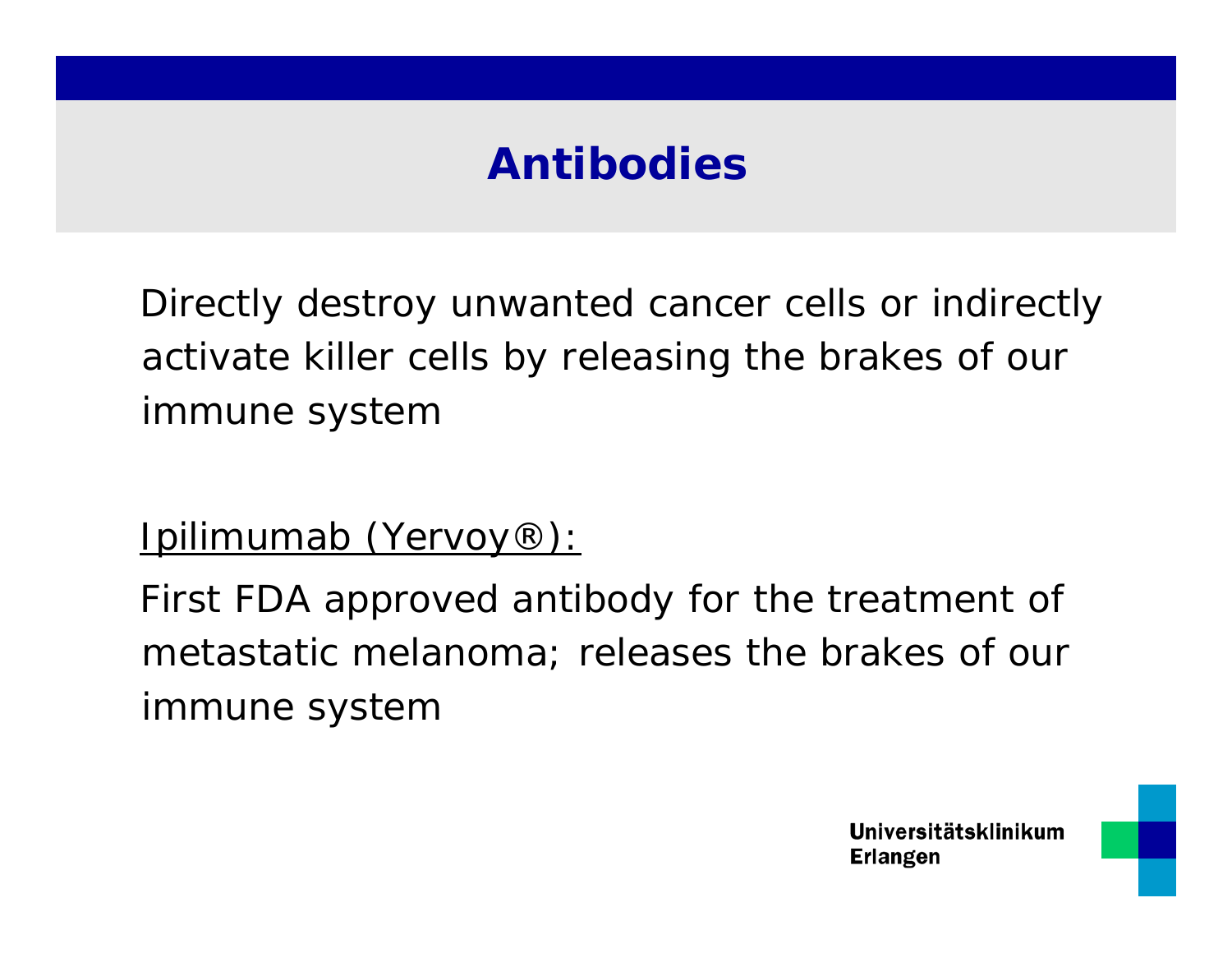## **When do I start Immunotherapy?**

- $\bullet~$  The immune system needs time to get startec
- • Tumor growth may continue during the first weeks of treatment
- $\bullet$  Minimal disease or a tumor-free situation are in general the ideal starting point
- **Potential long-lasting therapy effect**





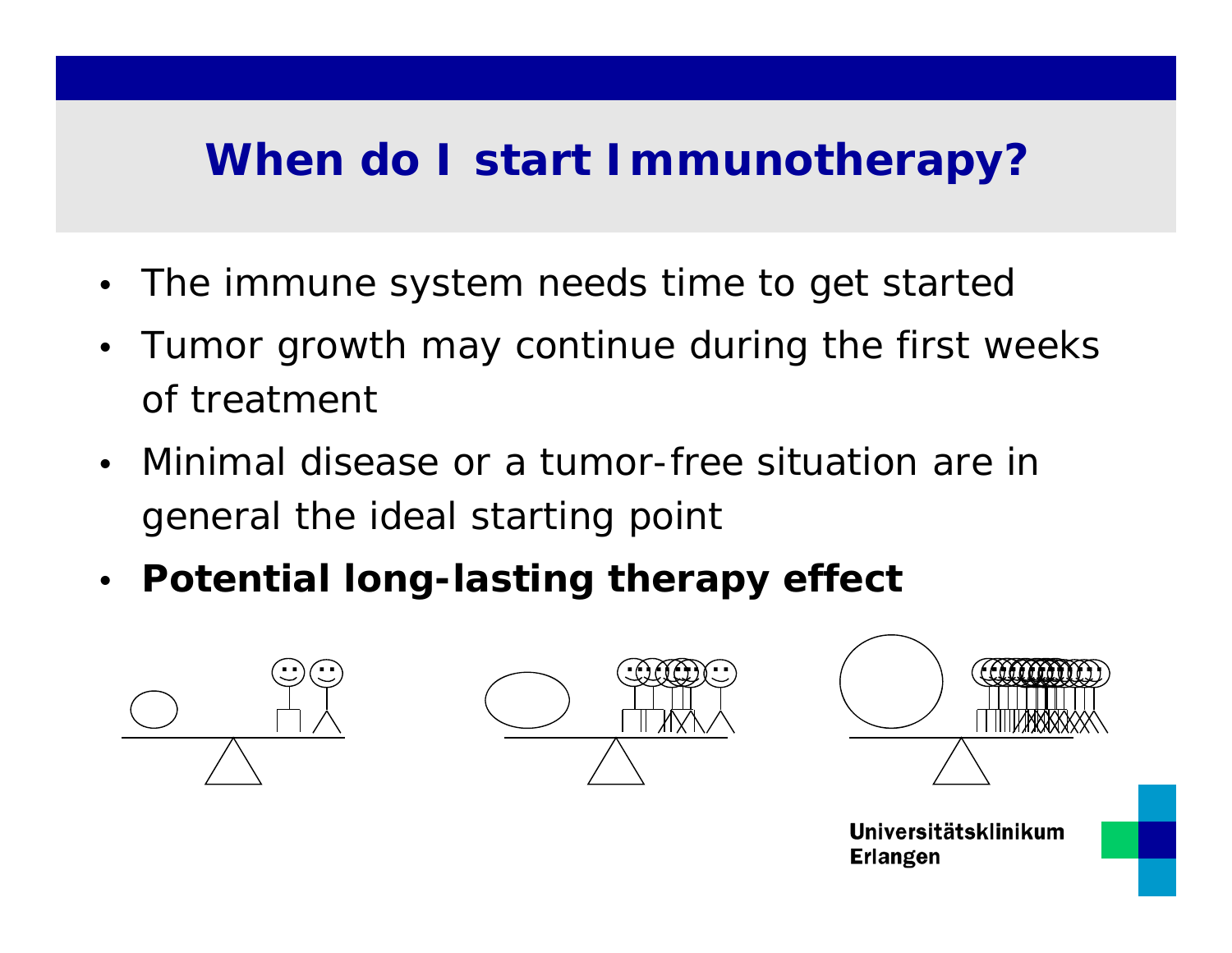## **What can I expect from Immunotherapy?**

- Potential clearance of single tumor cells and/or destruction of small tumor formations
- • In single cases destruction of large tumor formations
- Combined strategy of surgery/radiation and immunotherapy

•Prolonged tumor-free and/or overall survival

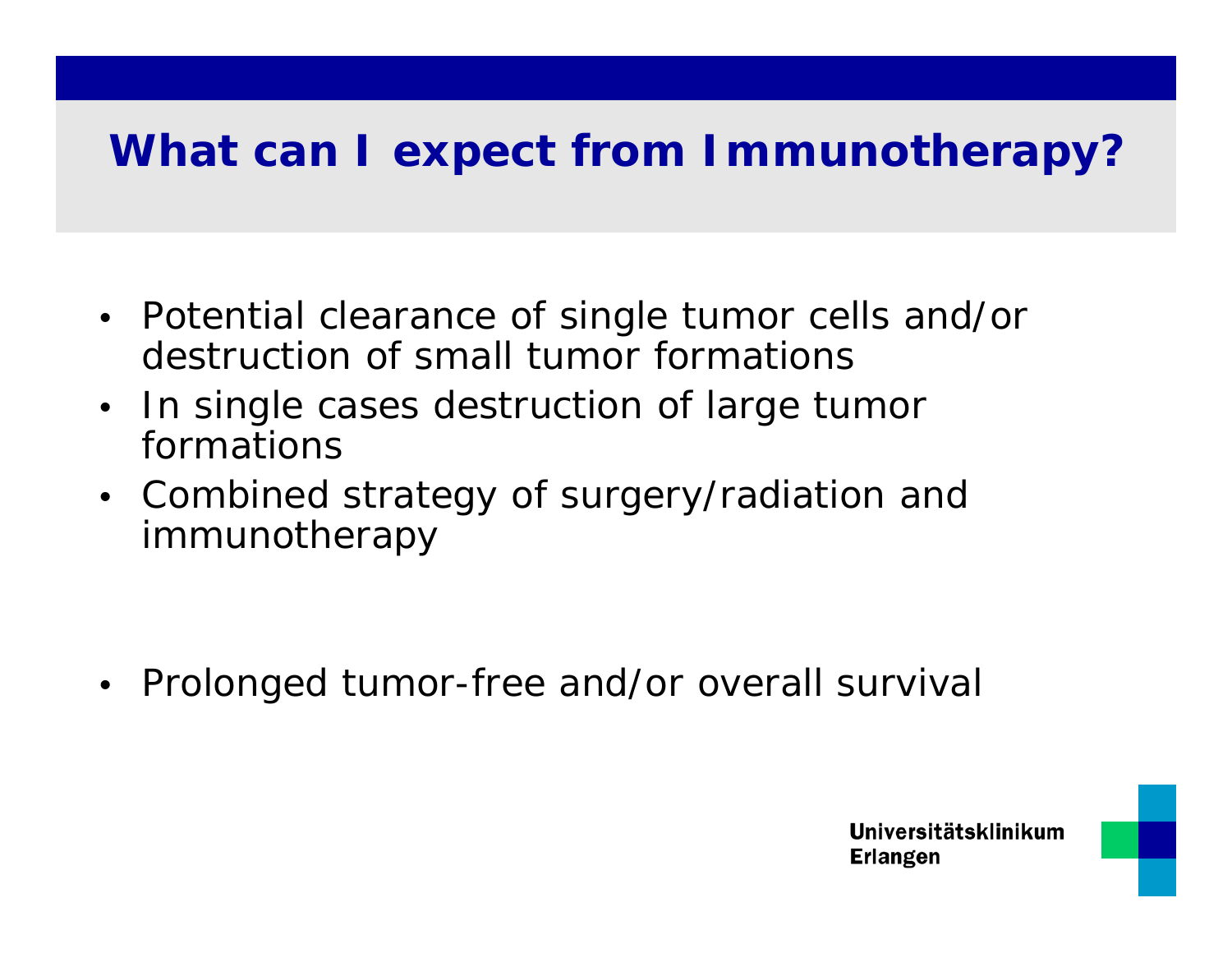#### **Currently approved Immunotherapies**

**Cytokines** – for the treatment of skin melanoma (Interleukin-2; Interferon-alpha)

**Dendritic cells** – for the treatment of prostate cancer (Provenge®)

**Antibodies** – for the treatment of metastatic melanoma including uveal melanoma (Yervoy®)

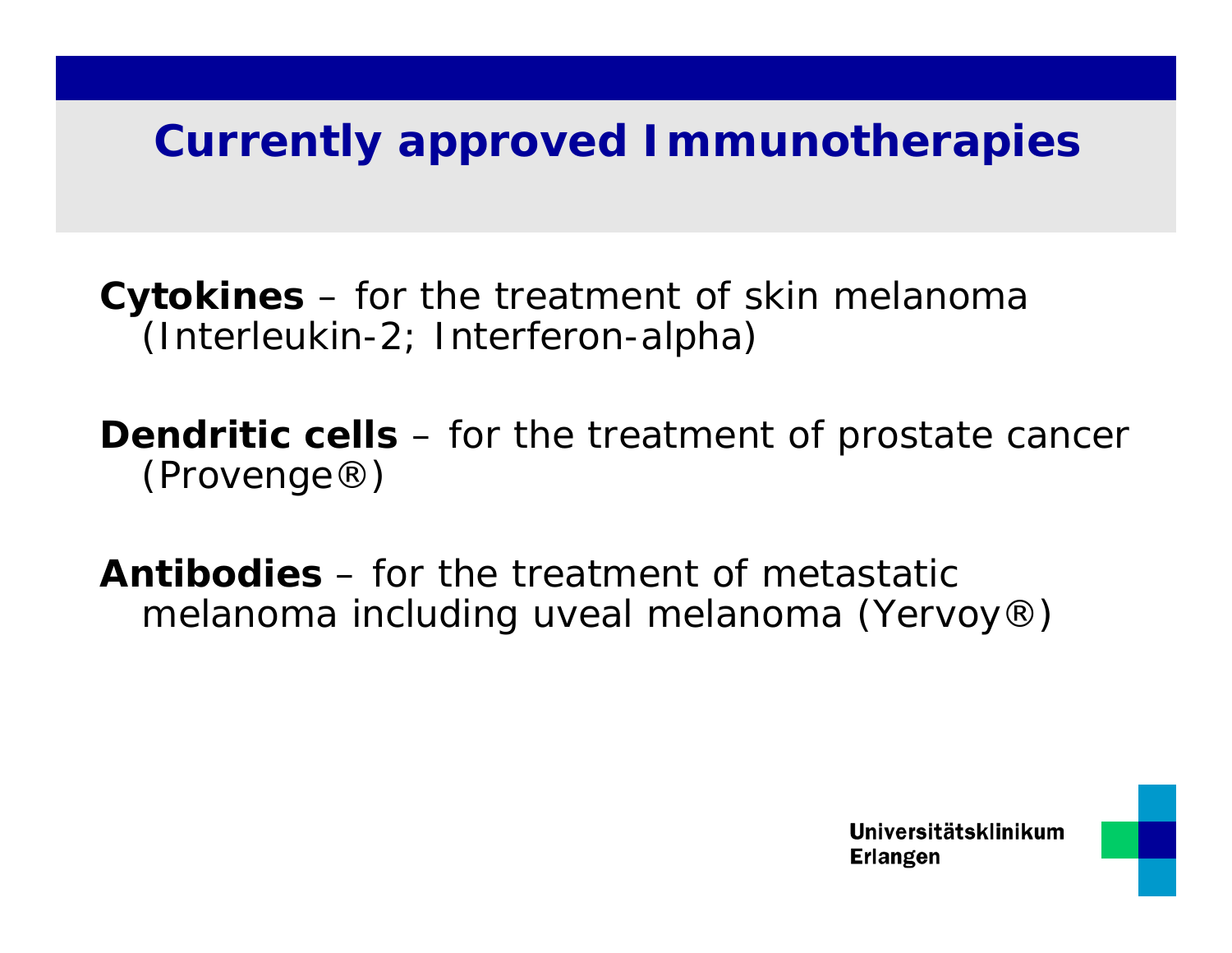## **Common side-effects**

- Fever
- Shivering
- Joint pains
- Skin reactions
- Itchiness
- Headache
- Tiredness
- Vitiligo
- Uveitis



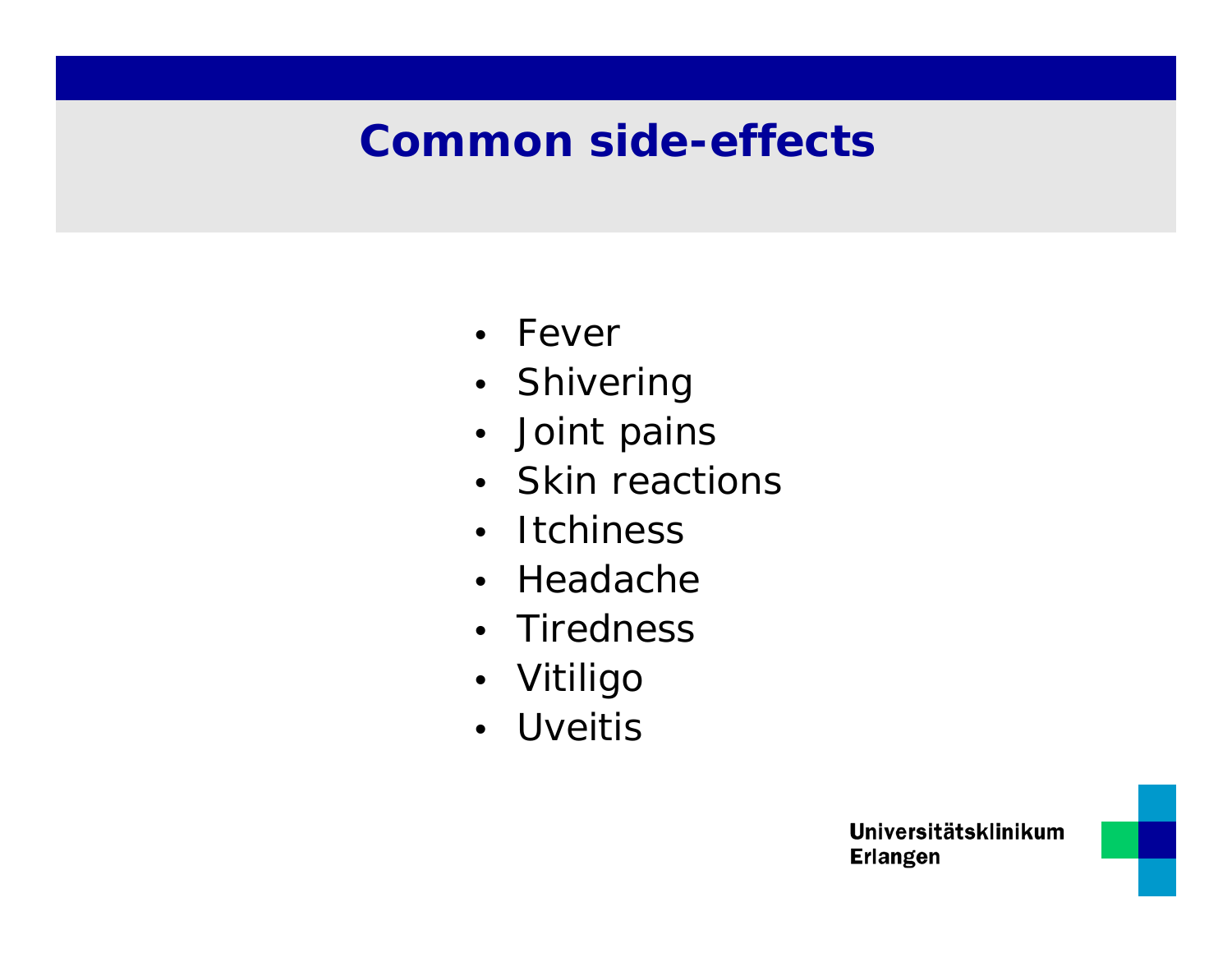## **Ipilimumab**

- Associated with severe autoimmune reactions (60% of treated patients)
- •Rapid and unexpected onset
- Side-effects are in general reversible by early recognition and prompt medical treatment
- Demands a high degree of awareness among patients and physicians

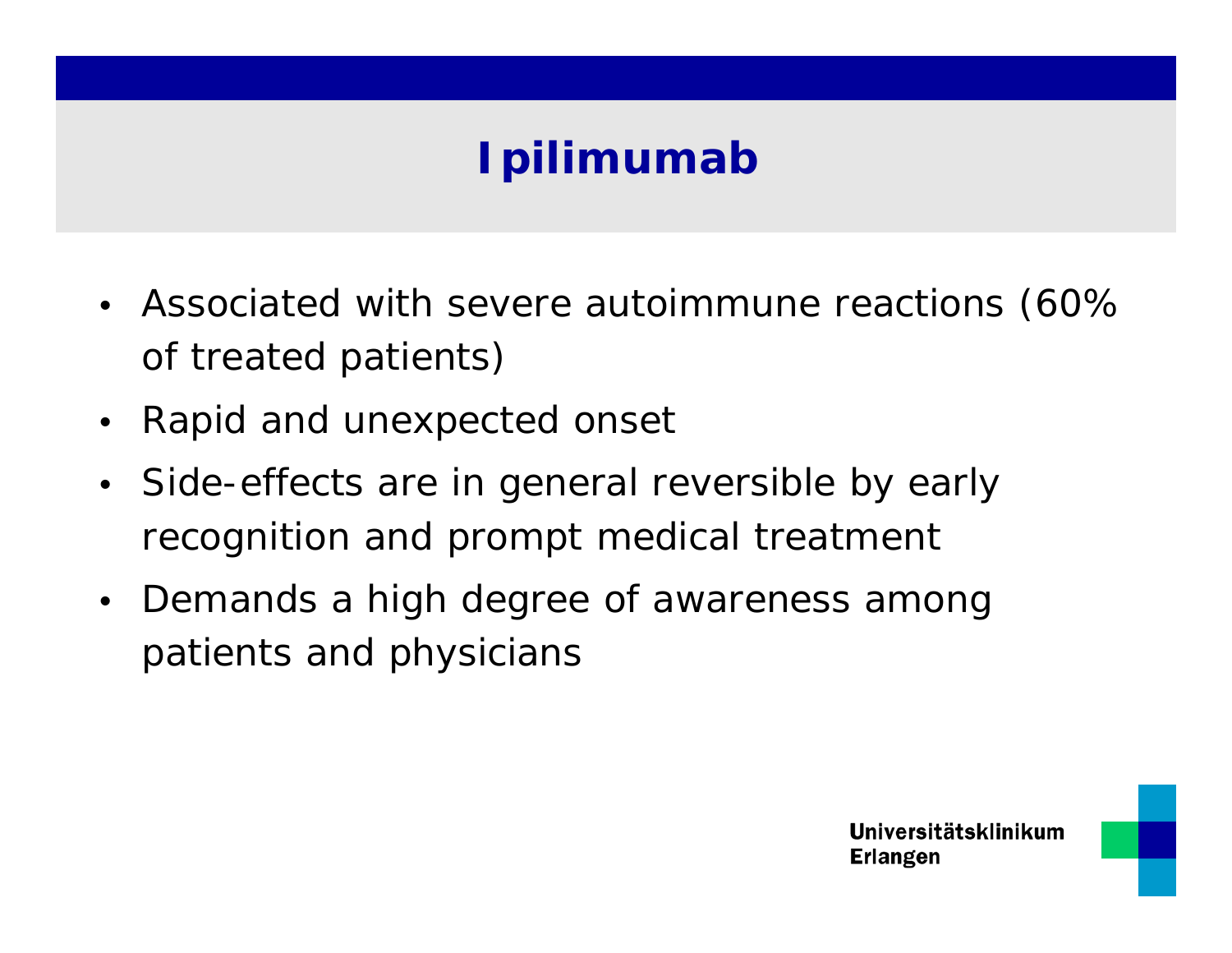## **Clinical trials**

- Studies recruiting uveal melanoma patients are increasing
- Studies specifically designed for uveal melanoma patients are increasing

# **www.clinicaltrials.gov**



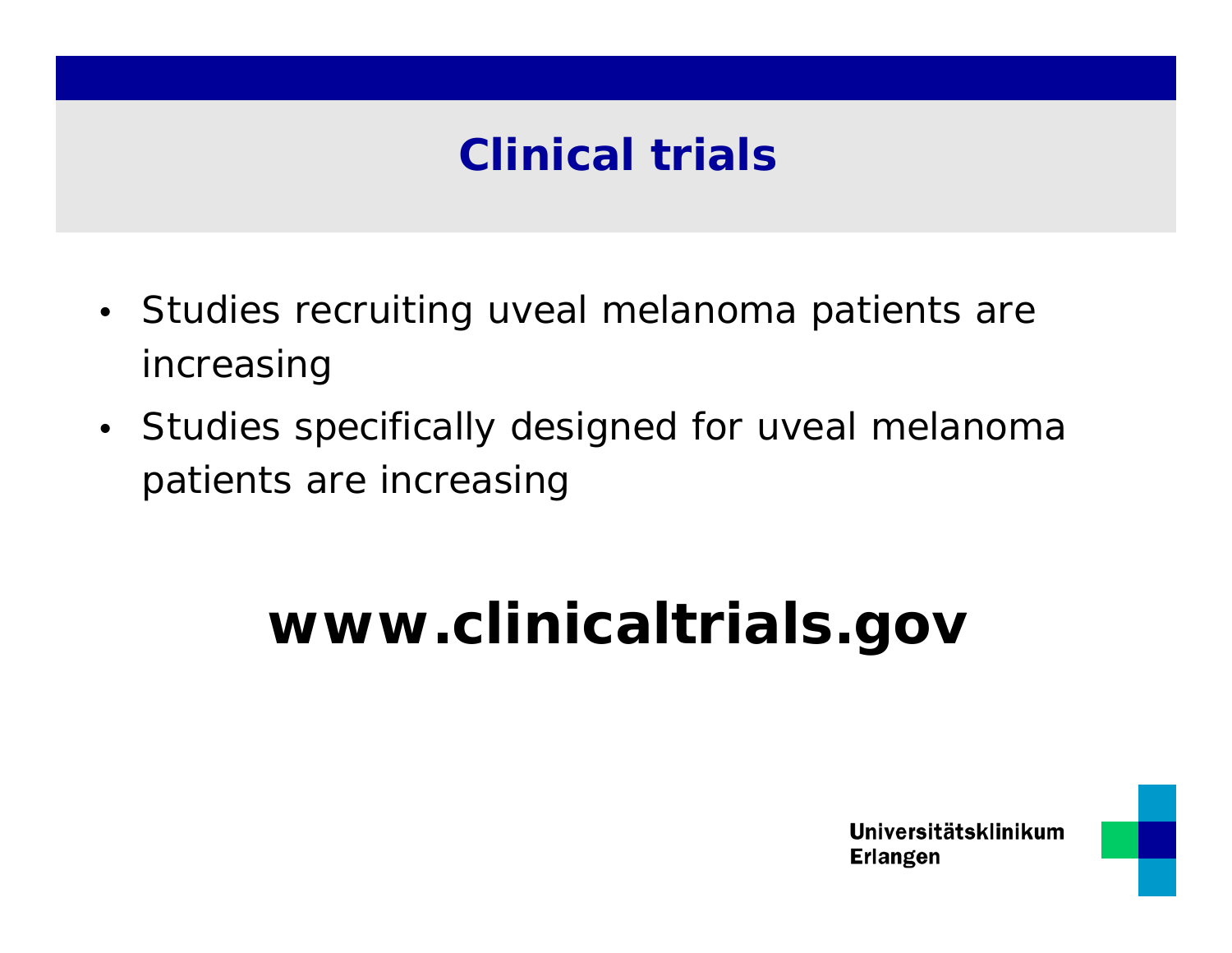## **Acknowledgements**

Department of Dermatology University Hospital Erlangen, Germany

Prof. G. Schuler

Dr. B. Schuler-Thurner

Prof. E. Kämpgen

Dr. M. Erdmann

Ms. S. Rosenheinrich

Ms. D. Schuster